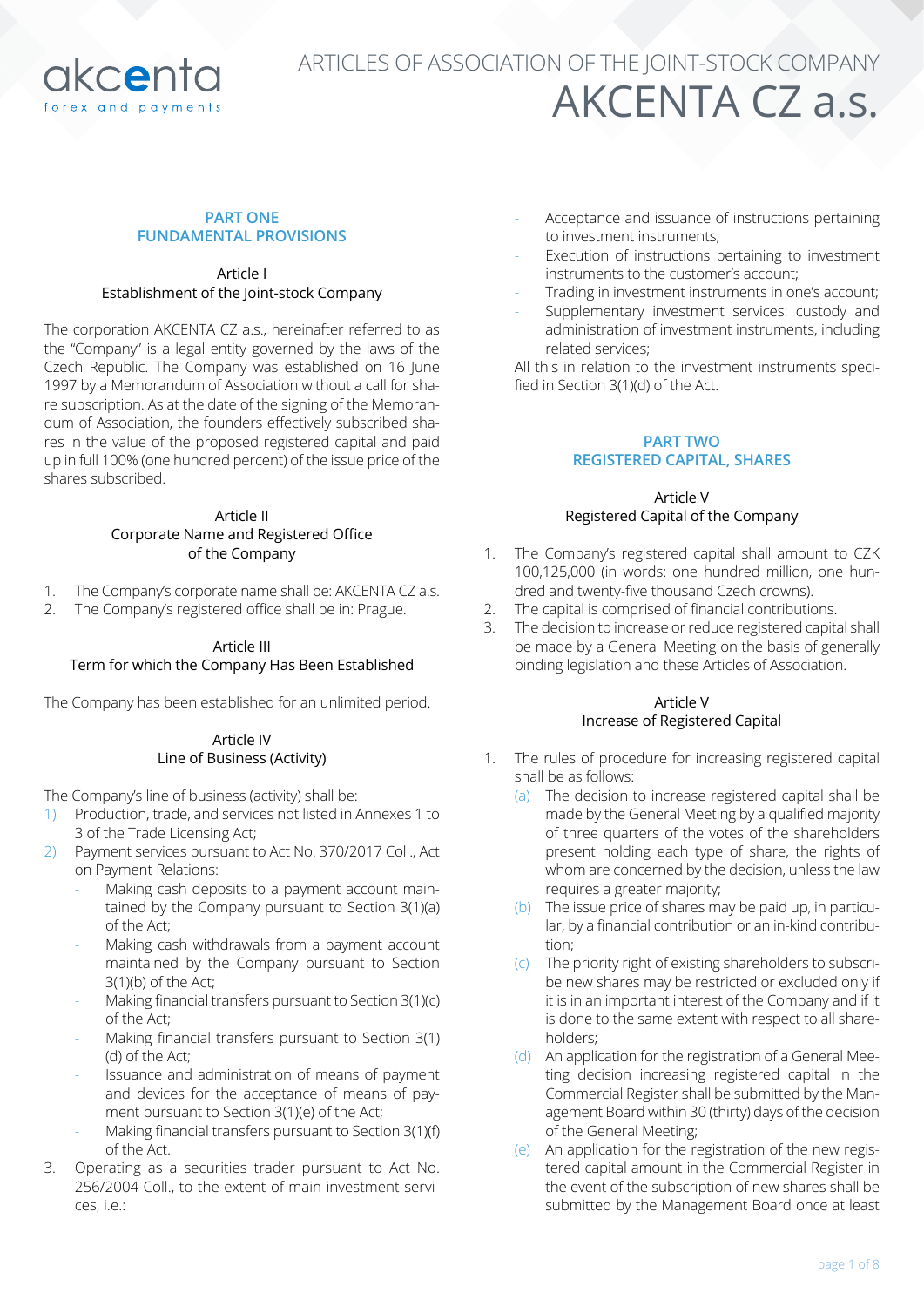30% (thirty percent) of the nominal value of the shares have been paid up (unless a resolution of the General Meeting requires a higher percentage of payment), or after the payment of all in-kind contributions;

- (f) A registered capital increase shall take effect once the new registered capital amount is registered in the Commercial Register.
- 2. Methods of increasing registered capital:
	- (a) subscription of new shares;
	- (b) registered capital increase from the Company's own resources;
	- (c) conditional increase of registered capital;
	- (d) increase of registered capital by the decision of the Management Board pursuant to an authorisation by the General Meeting;
	- (e) a simultaneous reduction and increase of registered capital.
- 3. When increasing registered capital with the use of one of the methods specified above, the rules specified in Part One, Chapter V, section 6, paragraph 2 of the Act on Business Corporations, shall be followed.

# Article VII Reduction of Registered Capital

- 1. Rules for a reduction of registered capital:
	- (a) A decision to reduce registered capital may be made by the Company's General Meeting, by a qualified majority of three-quarters of the votes of the shareholders present holding each type of share, the rights of whom are concerned by the decision, unless the law requires a greater majority;
	- (b) The Management Board shall submit an application for the registration of the capital reduction in the Commercial Register without undue delay, but no later than within 30 (thirty) days of the resolution of the General Meeting to reduce registered capital;
	- (c) Within 30 (thirty) days of the effective date of the resolution of the General Meeting to reduce registered capital, the Management Board shall inform known shareholders of that fact, asking them to report their receivables, and shall publish this fact at least twice by the deadline set by law;
	- (d) Registered capital cannot be reduced below the statutory minimum set in Section 246(2) of the Act on Business Corporations and it must not compromise the recoverability of creditors' receivables;
	- (e) If the Company is obliged to reduce its registered capital, it shall use its shares held by it as assets, if any, and shall proceed further pursuant to Section 521 of the Act on Business Corporations; registered capital reduction by the withdrawal of shares from circulation by a lottery-like draw shall not be permitted.
- 2. Methods of registered capital reduction:
	- (a) Use of the Company's own shares;
	- (b) Reduction of the nominal value of shares;
	- (c) Withdrawal of shares from circulation on the basis of a public proposal of an agreement;
	- (d) Refraining from the issuance of shares;
	- (e) Concurrent reduction and increase of registered capital.

3. When reducing registered capital, the rules specified in Part One, Chapter V, section 6, paragraph 3 of the Act on Business Corporations, shall be followed.

## Article VIII Shares, their Number, Nominal Value, Format, and Form

- 1. The Company's registered capital is divided into 21 (twenty-one) ordinary shares in materialised form registered in the name of their holder, with the nominal value of each share being CZK 1,875,000 (in words: one million eight hundred and seventy-five thousand Czech crowns) and 162 (one hundred and sixty-two) ordinary shares in materialised form registered in the name of their user with the nominal value of each share being 375,000 (in words: three hundred and seventy-five thousand Czech crowns).
- 2. All shares are in materialised form and have not been accepted for trading on a regulated market.
- 3. The Company's shares may be issued to a shareholder as a global certificate. A shareholder is entitled to ask the Company to replace the shares he holds in the Company or a part thereof with a global certificate. A shareholder holding a global certificate may ask the Company to exchange his global certificate for individual shares, other global certificates, or in part for individual shares and in part for global certificates replacing the original global certificate. The Company shall exchange the global certificate within one month of the date of the delivery of the shareholder's written request to the Company and after the shareholder has presented the global certificate or the Company's share he holds. The Company may ask shareholders to compensate it for any costs incurred by it in connection with the replacement of shares with a global certificate or vice-versa.
- 4. The contents of the rights and obligations linked to the holding of shares shall be governed by the Act on Business Corporations and by Act No. 89/2012 Coll., the Civil Code, as amended.
- 5. The joint-stock Company shall maintain a list of its shareholders in which it shall note the type of a share, its nominal value, the name and address or registered office of the shareholder, number of the shareholder's account, designation of the share, and changes in the information recorded, and any separation or transfer of an independently negotiable right linked to a share. The Company shall issue for each of its shareholder, at the shareholder's written request and in exchange for a compensation of costs, without undue delay, the list of all shareholders who own registered shares or requested parts of the list (shareholders' bank account numbers shall be provided only subject to the terms and conditions specified by the Act on Business Corporations). It shall be understood that, in relation to the Company, the shareholder is the person registered in the list of shareholders.
- 6. The issue price of a share must not be lower than its nominal value and it shall be paid up in the manner set in the Memorandum of Association (Articles of Association) and, after the establishment of the Company, in the relevant decision of a General Meeting, shareholders' agreement, or another document set by the Act on Business Corporations.
- 7. In the case of default on the performance of the obligati-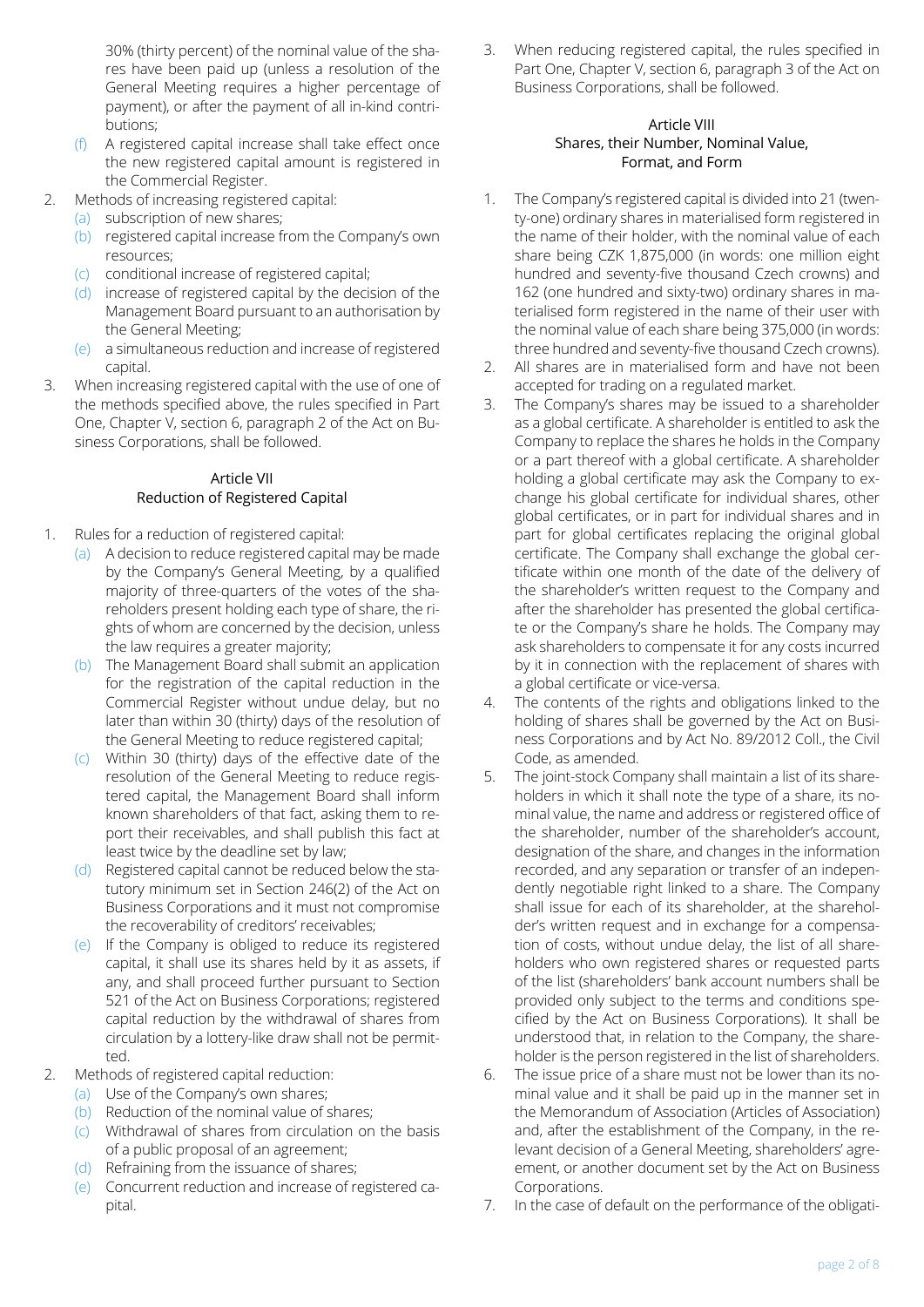on to pay up the issue price of the shares subscribed, the subscriber shall pay to the Company default interest on the outstanding amount, amounting to twice the default interest rate set by a government regulation pursuant to the Civil Code.

- 8. Should the subscriber fail to pay up the issue price of the shares subscribed by it, or its due part, the Management Board shall invite him to pay it within 60 (sixty) days of the delivery of the notice. After the expiration of that deadline in vain, the Management Board shall expel the subscriber (to the extent to which he did not pay the issue price of shares) from the Company and if an interim certificate has been issued, it shall ask the shareholder to return it within a reasonable deadline that the Management Board determines.
- 9. Instead of proceeding in line with the previous paragraphs of this Article of the Articles of Association, the Management Board may file a court action for the payment of the issue price against any shareholders who are in default on its payment.
- 10. In line with the provisions of Act No. 270 of the Act on Business Corporations, the negotiability of the Company's shares is limited by being conditioned on the consent of the General Meeting of the Company. A share transfer agreement cannot take effect before the consent is given.

#### **PART THREE ORGANISATION OF THE COMPANY**

#### Article IX Bodies of the Company

The Company applies a dualistic system of internal structure. The Company's bodies are:

- (a) The General Meeting;
- (b) The Management Board;
- (c) The Supervisory Board.

## Article X General Meeting

- 1. The General Meeting is the supreme body of the Company. A shareholder shall attend a General Meeting in person or be represented on the basis of a written power of attorney. Members of the Management Board and of the Supervisory Board shall also attend General Meetings.
- 2. A General Meeting shall be convened by the Management Board and also, in cases specified in the Act on Business Corporations, by a member of the Management Board or the Supervisory Board by means of a written invitation sent to shareholders holding registered shares to the address or email address specified in the list of shareholders, and shall do so at least 30 (thirty) days before the date of the meeting. Within the same period, the convener shall also publish the invitation on the Company's website. Enclosed with an invitation to a General Meeting, shareholders holding registered shares shall also be sent the annual financial statement and a profit distribution proposal. If the Company issues bearer shares, the notice of a General Meeting shall also be published by the same deadline on the Company's website

at www.akcenta.eu.

- 3. A General Meeting shall take place at least once per year. A regular General Meeting shall be held within 6 (six) months of the last day of the previous financial year. The Management Board shall convene a General Meeting if it is requested by shareholders holding shares whose nominal value exceeds at least 5% (five percent) of the Company's registered capital and who propose particular matters for discussion at the General Meeting. In that case the Management Board shall convene the meeting such that it be held within 40 (forty) days from the day on which it received the request that it be convened. Should the Management Board fail to convene the General Meeting within the said period, these shareholders may ask a court to grant them the authorisation to convene a General Meeting. The Management Board shall publish the invitation to a General Meeting convened at the request of shareholders in the manner prescribed above and shall do so at least 15 (fifteen) days before the General Meeting date. Furthermore, the Management Board shall convene a General Meeting without undue delay, upon ascertaining that the Company's loss has exceeded the value of one half of its registered capital, or when it can be expected, given the circumstances, that the Company will become bankrupt, or for another serious reason, and shall propose to the General Meeting the winding up of the Company and its entry into liquidation or the adoption of another measure, unless the law stipulates otherwise. If required by the Company's interests, a General Meeting may be convened by the Supervisory Board. The provisions above in this Article shall apply mutatis mutandis to the method of convening such a meeting.
- 4. A General Meeting has quorum if shareholders holding shares with a nominal value that in aggregate exceeds 50% (fifty percent) of the Company's registered capital are present. In evaluating a General Meeting's capacity to decide and in voting at the General Meeting, shares shall be disregarded if the right to vote is not attached or the right to vote connected therewith cannot be exercised. If a General Meeting does not have quorum, the Management Board shall convene a substitute General Meeting with a new invitation. The Management Board shall publish the invitation to the substitute General Meeting by sending it to all shareholders holding registered shares, to the address of their registered office or residence stated in the list of shareholders or to a data box established pursuant to Act No. 300/2008 Coll., on Electronic Tasks and Authorised Conversion of Documents, as amended, if the shareholders holding shares has one, and shall do so at least 15 (fifteen) days before the date of the meeting. Within the same period, it shall also publish the invitation on the Company's website at www.akcenta.eu. The invitation shall be sent out and published within 15 (fifteen) days of the day for which the original General Meeting was convened. The substitute General Meeting shall take place within six weeks of the day for which the original General Meeting was convened. The agenda of the substitute General Meeting shall be the same as the General Meeting convened earlier and shall have quorum regardless of the number of shareholders present and of the nominal value of their shares. Matters not included in the published agenda of the meeting may be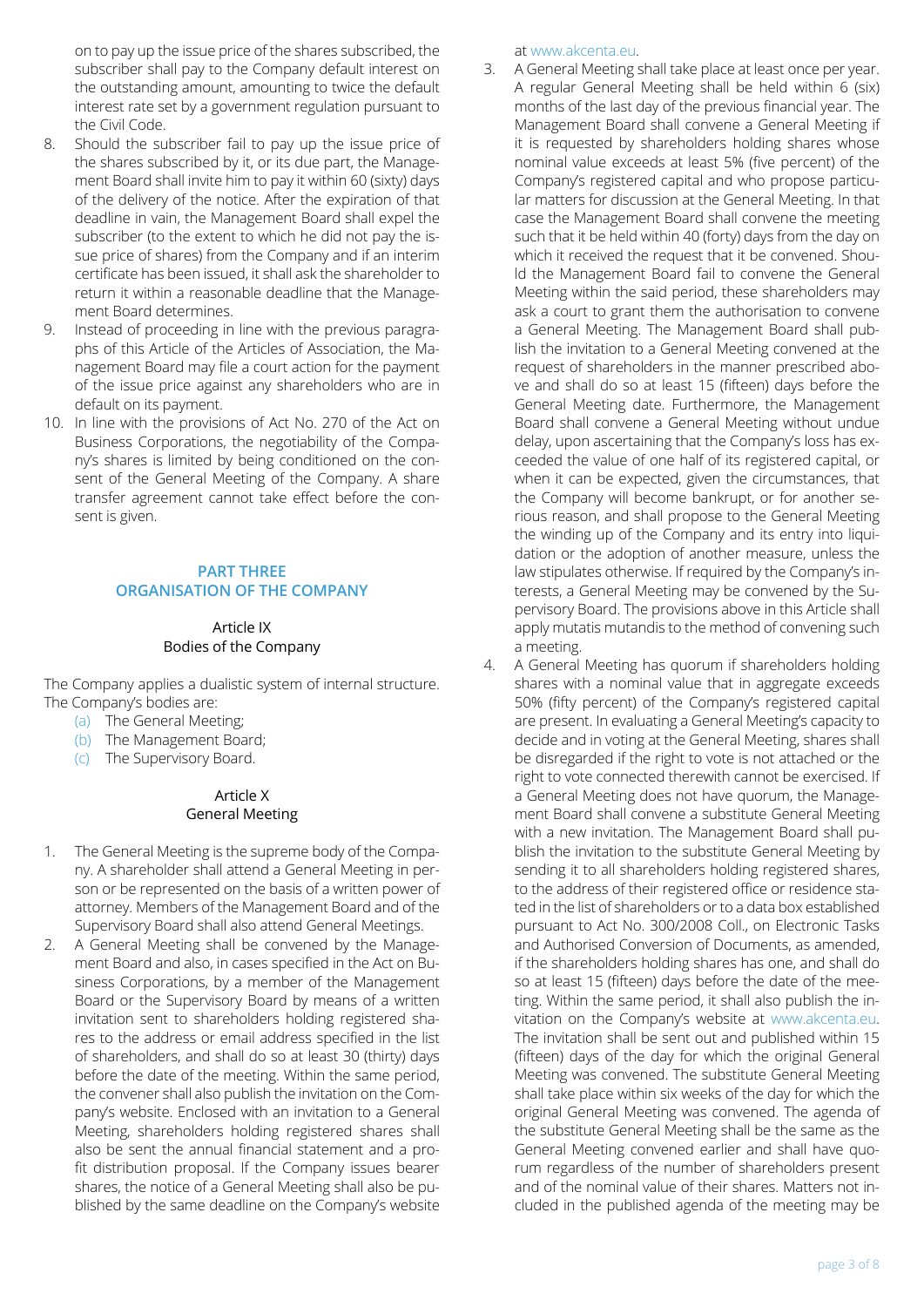decided upon only if all shareholders agree.

- 5. If all shareholders agree, a General Meeting may be held without compliance with the requirements set out in these Articles of Association and the law for convening it.
- 6. The competences of the General Meeting shall include decisions about issues regulated in Section 421(2) of the Act on Business Corporations other than appointment and recall of Management Board members and their remuneration, namely decisions about:
	- (a) a change in the Articles of Association;
	- (b) the granting of instructions and principles to the Management Board, if they do not pertain to the commercial management of the Company;
	- (c) the general principles of the Company's business policy (including the corporate mission, medium and long-term strategy and business model); and
	- (d) the appointment and recall of a liquidator.
- 7. A decision of a General Meeting on any matter within its sphere of competences shall require the consent of at least simple majority of the votes of the shareholders present, unless the Act on Business Corporations stipulates otherwise.
- 8. One vote shall correspond to one share with a nominal value of CZK 375,000 (in words: three hundred and seventy-five thousand Czech crowns) and five votes per one share with a nominal value of CZK 1,875,000 (in words: one million eight hundred and seventy-five thousand Czech crowns). The total number of votes in the Company thus amounts to 267. The exercise of the right to vote is not restricted by a limit on the maximum number of votes that may be exercised per shareholder. Unless the General Meeting determines otherwise, voting at a General Meeting shall be done by acclamation.
- 9. Every shareholder of the Company is entitled to attend a General Meeting. The shareholders present shall be registered in the attendance sheet that will state the name and registered office of a legal entity or the name and address of an individual shareholder, and in the event of participation by proxy also information about the shareholder's proxy, numbers of shares in materialised form, and the nominal value of the shares giving rise to the right to vote, or information about the fact that the share does not give rise to the right to vote. If the Company refuses to register a certain person in the attendance sheet, it shall state that fact in the attendance sheet, with the reasons for its refusal. The convener of the General Meeting or a person appointed by him shall sign the attendance sheet to confirm that it is correct. A shareholder may attend a General Meeting in person or be represented by its statutory body or by a proxy on the basis of a power of attorney. A shareholder's proxy representing a shareholder on the basis of a power of attorney shall hand over to the Management Board prior to the start of the meeting a written power of attorney signed by the shareholder being represented, which indicates that the power of attorney has been accepted and states the scope of the proxy's rights, in particular whether it was granted for representation at one or several General Meetings and if the proxy has been given instructions as to how to vote. The signature of the represented shareholder on the power of attorney must be officially verified. A shareholder who is a legal entity shall also present a current excerpt from the Commercial Register.
- 10. A General Meeting shall be opened and chaired, until the election of the General Meeting chair, by the convener or person appointed by him. From then on, the General Meeting shall be chaired by the elected General Meeting chair. The General Meeting shall elect its chair, the minutes officer, minutes verifier, and persons authorised to count votes. If one of these persons is not elected, the meeting shall proceed pursuant to Section 422 of the Act on Business Corporations. Minutes shall be drawn up of the course of a General Meeting. The minutes of the General Meeting shall state the corporate name and registered office of the Company, the place and time of the General Meeting, the name of the General Meeting chair, the minutes officer, the minutes verifier, and the persons authorised to count votes, a description of the discussions on individual points of the General Meeting agenda, resolution of the General Meeting, stating the outcome of the vote and the contents of any protest raised by a shareholder, member of the Management Board or Supervisory Board concerning a decision of the General Meeting, if the protester so requests. The method of drawing up and verification of minutes and the deadline for their drawing up and archiving are set by the Act on Business Corporations. Every shareholder may ask the Management Board to issue him a copy of the minutes or a part thereof at any point during the existence of the Company, at the Company's expense (if the minutes or a part thereof were not published on the Company's website at www.akcenta.eu within 15 days of the end of the General Meeting).
- 11. The Company's General Meeting may also decide by the per rollam method. In that case, the person authorised to convene a General Meeting shall send the proposed resolution to all shareholders; the proposed resolution shall at minimum provide for wording of proposed resolution, incl. reasoning, deadline for delivery of shareholder's response, and underlying documentation required for adoption of decision. Deadline for delivery of shareholder's response shall be 15 days; in case the shareholder does not deliver the response, it is deemed he/she disagrees with the proposal. The outcome of the decision-making shall be announced by the Company or the person who was authorised to convene the General Meeting in the manner set for convening a General Meeting; the resolution shall be adopted on a day when last shareholder submitted his decision, or lapse in vain of last day of the deadline for delivery of shareholder's response, if the quorum for adopting the decision was met. Further steps and rules shall be governed by Sections 418 to 420 of the Act on Business Corporations. Decision by the Company's General Meeting by per rollam method may be also done with the use of technical tools; terms of use of the technical tools shall be set by the Management Board.
- 12. If the Company has only one shareholder, General Meetings shall not be held, and the shareholder shall act in the capacity of General Meetings. Decisions of the shareholder in acting in the capacity of a General Meeting shall be made in writing and signed by the shareholder. The form of a notarial record (public deed) is required in all cases prescribed by law. The sole shareholder may require the Management Board and the Supervisory Board to take part in the decision-making process. A written de-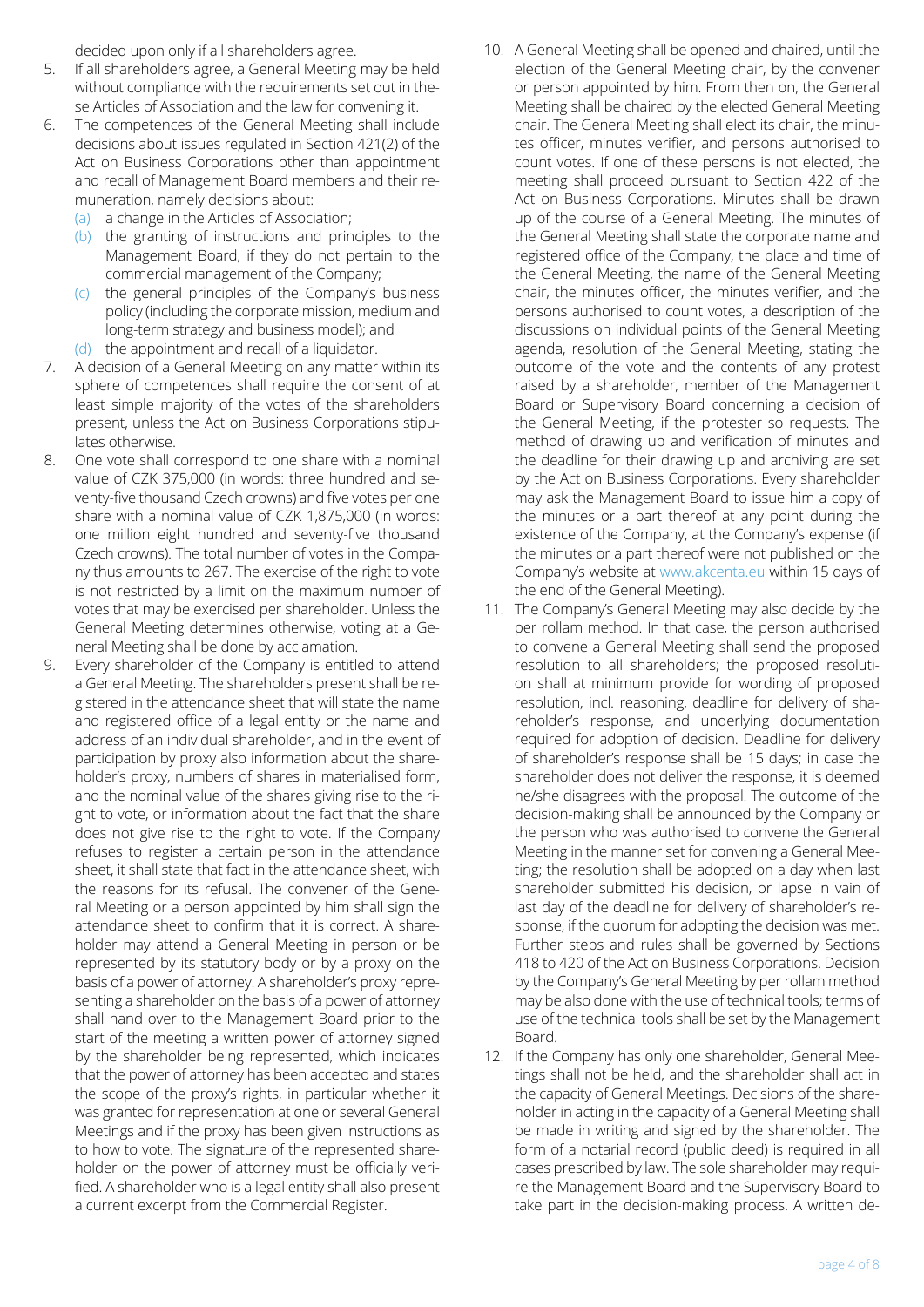cision of the sole shareholder shall be delivered to the Management Board and the Supervisory Board. Agreements concluded between the Company represented by its sole shareholder and that sole shareholder must be made in writing with officially verified signatures unless stipulated otherwise by law.

## Article XI Management Board

- 1. The Management Board is the statutory body which manages the Company's activities and represents it in the manner set by law and these Articles of Association.
- 2. The Management Board shall decide on all matters concerning the Company that have not been reserved to the General Meeting or to the Supervisory Board by legal regulations or the Articles of Association.
- 3. Aside from other rights and obligations set by these Articles of Association and the law, the Management Board shall be authorised to do, in particular, the following:
	- (a) manage the activities of the Company and represent it;
	- (b) exercise rights as an employer;
	- (c) ensure the business management, including due keeping of records, accounts, and reports of the Company;
	- (d) convene General Meetings;
	- (e) convene a General Meeting without undue delay, once it ascertains that the Company's loss has exceeded the value of one half of its registered capital or it can be expected, with a view to all circumstances, that the Company has become bankrupt or for another serious reason, and shall propose to the General Meeting the winding up of the Company and its entry into liquidation or the adoption of another measure, unless a special law stipulates otherwise;
	- (f) ensure the drafting of, and present to the General Meeting, in particular:
		- proposal for a change in the Articles of Association;
		- a proposal for the appointment of an auditor;
		- a proposal for an increase or reduction of registered capital and for the issuance of bonds;
		- regular, extraordinary, interim, or consolidated financial accounts, and proposal for profit distribution, including the determination of the amount of dividends and profit shares and the method of their payment, fund contributions;
		- annual report;
		- report on relations between the controlling and controlled person and other controlled persons;
		- proposal for the method of covering the Company's loss;
		- report on the Company's business activities and the state of its assets;
		- a proposal for the winding up of the Company with liquidation and approval of shares in the liquidated assets and decisions about its transformation, merger, acquisition, or division;
		- proposals for the establishment and discontinuation of other bodies (for the avoidance of doubt other than any committees of the Su-

pervisory Board) not specified in these Articles of Association, as well as for the definition of their position and competences.

- (g) ensure the drafting of, and present to the Supervisory Board, in particular:
	- a draft of the general principles of the Company's business policy (including the corporate mission, medium and long-term strategy and business model);
	- proposal for a change in the Articles of Association;
- (h) publish in a manner prescribed by Section 436 of the Act on Business Corporations the financial statement and report on the Company's business, at least 30 days before the date of the General Meeting that is to approve the financial statement;
- (i) maintain a list of shareholders holding registered shares;
- (j) regulate by organisational rules the internal organisation of the Company;
- (k) without undue delay, submit to the competent court an insolvency application for the Company, if the conditions set by the Insolvency Act are met. A culpable breach of this obligation by a Management Board member may result in his liability for damages or assumption of a guarantee by him for any payables of the Company that arose after the day on which the Management Board breached its obligation.
- 4. The Management Board shall have four members elected by the Supervisory Board. A member of the Management Board may be either an individual or a legal entity. An individual who is a Management Board member shall meet general conditions for the operation of a trade pursuant to a special act and the obstacle described in Section 441 of the Act on Business Corporations must not exist with respect to him. If the Management Board member is a legal entity, its representative must meet the same requirements as are set for a Management Board member who is an individual. A member of the Supervisory Board may not be a Management Board member. Re-election as Management Board member shall be permitted. The term of office of Management Board members shall be three years for the initial term of the Management Board member's office and five years for any subsequent term of the re-elected Management Board member's office immediately following the preceding term. Consent of the Management Board member to his being elected shall be required for the performance of the duties of the position. A Management Board member may resign from his position by a written declaration delivered to the Management Board, which may not, however, be done at a time that is not suitable for the Company. In the event of resignation, the term of office shall end upon the expiry of one month after the delivery of the notice, unless the Management Board approves immediate termination at the request of the resigning member. If a Management Board member dies or ceases to exist, in the case of a legal entity, resigns, is recalled, or his term in office expires, the Company's Supervisory Board shall elect a new Management Board member within two months.
- 5. The Supervisory Board shall elect the Chairman and Vice Chairman of the Management Board from among the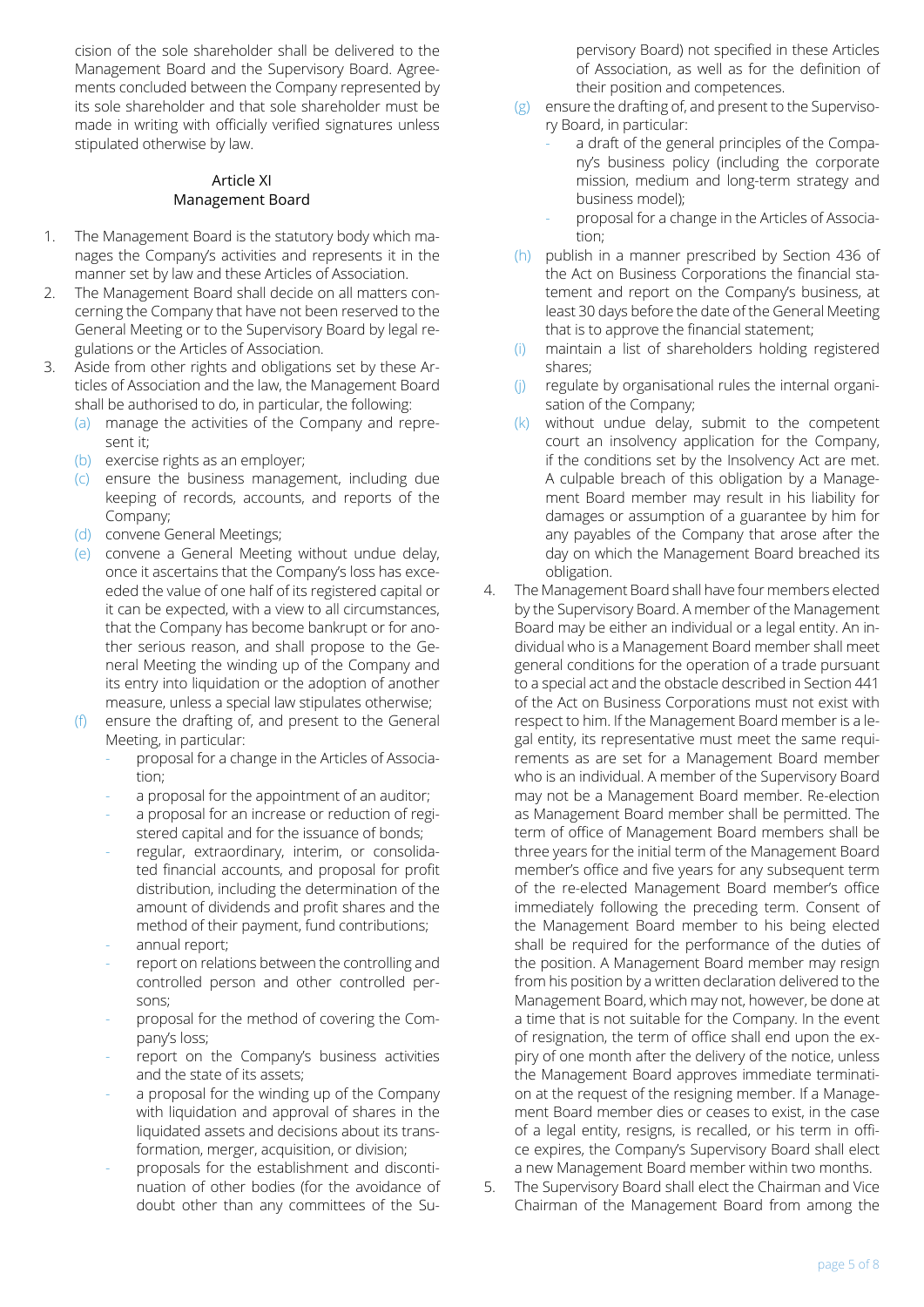members of the Management Board, by a simple majority of all its members.

6. The Management Board shall meet at least once a month and further as is required. Meetings of the Management Board shall be convened exclusively by the Management Board Chairman or the Vice Chairman in case of his absence. A Management Board meeting has quorum if at least three of its members are present. The Management Board decides by a simple majority of the votes of the members present. In the event of a tie vote, the vote of the Management Board Chairman shall decide. An appointed minutes officer shall make minutes of all Management Board meetings, in which decisions adopted by the Management Board shall be stated. The minutes must list the names of those Management Board members who voted against a resolution of the Management Board or abstained from the vote. Unless otherwise proven, it shall be assumed that any members of the Management Board who are not listed voted in favour of the resolution. The minutes shall be signed by the Chairman of the Management Board and the minutes officer. The minutes, including any appendices, shall be delivered to all Management Board members and to the Chairman of the Supervisory Board within 14 days of the meeting. Decisions of the Management Board may be taken outside of a meeting, using communication technology equipment or in writing (per rollam) if it is proposed by any Management Board member and if other members agree.

#### Article XII Supervisory Board

- 1. The Supervisory Board is the Company's control body.
- 2. The Supervisory Board shall oversee the exercise of the powers of the Management Board and the business activities of the Company.
- 3. In performing its activities, the Supervisory Board shall be governed by generally binding legislation, these Articles of Association, and decisions of the General Meeting. In particular, Supervisory Board members shall be entitled to check on the Company's adherence to generally binding legislation, including adherence to these Articles of Association and resolutions of the General Meeting, provided that they are in line with the law and the Articles of Association; review the annual or extraordinary financial statement and proposal for the distribution of profit, including the determination of the amount and method of payment of dividends and profit share, and present a report on the outcome of its review to the General Meeting; review reports on the Company's finances; convene a General Meeting if it is stipulated by law and these Articles of Association; present to the General Meeting and the Management Board its statements, recommendations, proposals of resolutions; and consult at any point records, accounts, business ledgers and other documents of the Company.
- 4. The Supervisory Board shall have five members who are elected and recalled by the General Meeting. A member of the Supervisory Board shall be an individual who meets the general conditions for the operation of a trade pursuant to a special act and the obstacle described in Section 451 of the Act on Business Corporations must not exist with respect to him. A Supervisory Board mem-

ber must not be, at the same time, a member of the Management Board, a registered proxy of the Company, or another person authorised pursuant to the registration in the Commercial Register to represent the Company. The term of office of Supervisory Board members elected by the General Meeting shall be five years, but it shall not end before the new Supervisory Board is elected, but with the passage of three months from the expiration of their term at the latest. A Supervisory Board member may resign from his position by a written declaration delivered to the Supervisory Board, which may not, however, be done at a time that is not suitable for the Company. In the event of resignation, the term of office shall end upon the expiry of one month after the delivery of the notice, unless the Supervisory Board approves a different time for the termination of his office at the request of the resigning member. If a Supervisory Board member dies, resigns, is recalled, or his term in office expires, the Company's General Meeting shall elect a new Supervisory Board member within two months.

- 5. From amongst all its members, the Supervisory Board shall elect the Chairman and a Vice- Chairman. The proposed persons are elected if he receives a simple majority of the votes of all Supervisory Board members. The Chairman represents the Company in proceedings before courts and other bodies against a Management Board member. In case of absence of the Chairman, the function of the Chairman shall be carried out by the Vice- -Chairman.
- 6. The Supervisory Board shall meet as required, but at least four time per year. Supervisory Board meetings shall be convened by the Supervisory Board Chairman by invitation, in which he shall state the place, date, and hour of the meeting and the meeting agenda. The invitation shall be delivered to Supervisory Board members at least ten business days prior to the meeting. A request to convene a meeting of the Supervisory Board may be submitted by any Supervisory Board member or shareholders holding shares whose nominal value amounts to at least 5% (five percent) of registered capital; the request, which is submitted to the Supervisory Board Chairman or members, must be written and include as grounds a description of shortcomings in the actions of the Management Board or of other material circumstances. The Supervisory Board shall decide on the basis of the consent of the majority of its members. In the event of a tie vote, the vote of the Supervisory Board Chairman shall decide. Supervisory Board meetings shall be chaired by the Supervisory Board Chairman. Minutes shall be made of a Supervisory Board meeting, signed by the Supervisory Board Chairman. The minutes shall state the positions of dissenting members, should they request it. In addition to being delivered to Supervisory Board members, the minutes shall be delivered to all members of the Management Board within 14 (fourteen) days of the date of the meeting. Decisions of the Supervisory Board may be taken outside of meetings, using communication technology equipment or in writing (per rollam) if it is proposed by the Chairman, provided that no member of the Supervisory Board objects to such form of decision making.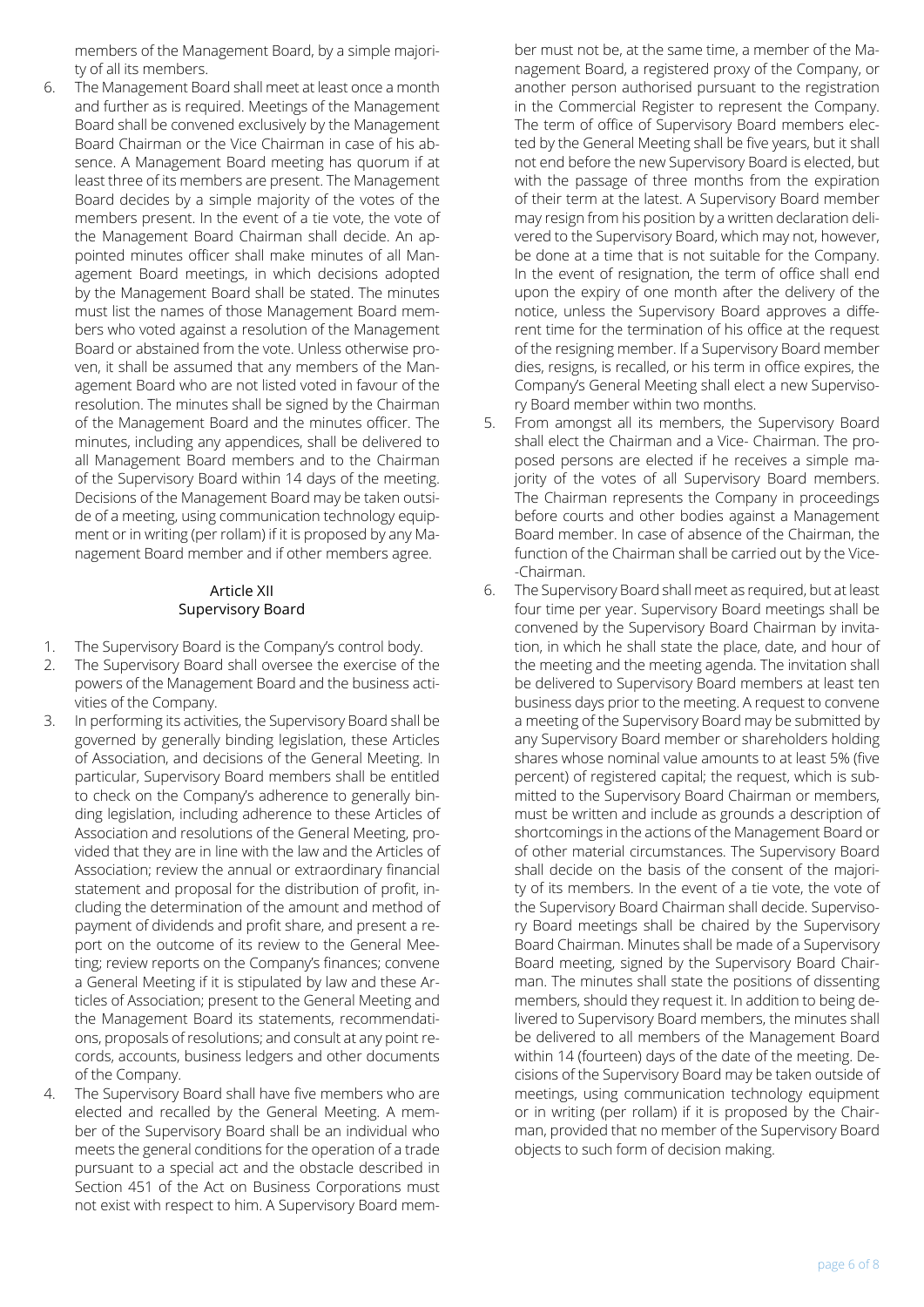# **PART FOUR REPRESENTING THE COMPANY**

# Article XIII Actions of the Statutory Body

- 1. The Company shall be represented vis-à-vis third parties by two members of the Management Board acting jointly. The Management Board may authorise in writing another Management Board member to represent the Company independently in an individual matter. In signing on behalf of the Company, a Management Board member or members shall attach their signature(s) to the Company name.
- 2. The Management Board members representing the Company may appoint a representative to take legal actions on behalf of the Company in any matter. Management Board members shall, however, be liable for the due selection of such a representative.
- 3. The Management Board can appoint proxy holder (prokuristy) whereby the Company shall be represented vis- -à-vis third parties by two proxy holders acting jointly. Proxy holders will not be able to dispose of real estate of the Company.

# **PART FIVE FINANCIAL MANAGEMENT OF THE COMPANY**

# Article XIV Special Reserve Fund and Other Funds

- 1. If the Company reports its own shares in the balance sheet assets, it shall set up a special reserve fund for the same amount. The Company may use retained profit or other funds that may be used at the Company's discretion for the creation or supplementation of the special reserve fund.
- 2. The Company shall close its special reserve fund down or reduce it if it uses its own shares, in full or in part, for the reduction of its registered capital. The Company is not allowed to use the special reserve fund for any other purpose.
- 3. The Company is permitted to create other funds from its profits. The decision to establish a fund shall be made by the General Meeting at the recommendation of the Management Board. The General Meeting shall also decide about a contribution to such funds. The Management Board shall decide about the draw-down of the funds in line with principles approved by the General Meeting.

## Article XV Profit Distribution Method and Payment for the Company's Loss

- 1. The Company's net profit shall be used on the basis of a decision of the General Meeting for making contributions to funds created by the Company or for other purposes identified by the General Meeting, all while respecting restricting legal provisions. The General Meeting may also decide that the profit or a portion thereof will be transferred to the account of retained profits from previous years.
- 2. The Company shall use its profit in the following order:
- (a) taxes, levies, and fees prescribed by law;
- (b) contribution to the special reserve fund if the law requires it;
- (c) contributions to other funds if they have been established;
- (d) payment of a profit share to shareholders;
- (e) payment of a profit share to members of the Management Board and Supervisory Board;
- (f) other purposes;

Always in line with the law and decisions of the General Meeting.

- 3. The decision about the method of covering the Company's loss shall be made by the General Meeting at the recommendation of the Management Board. The Company's loss generated through its financial management shall be settled in the following order:
	- (a) from retained profit set aside in previous years;
	- (b) from other funds created from profit or from funds created from donations that the Company has received.

# **PART SIX CONCLUDING PROVISIONS**

Article XVI Notices

- 1. Facts prescribed by generally binding legislation, these Articles of Association, and decisions of the General Meeting shall be disclosed by the Company on its website at www.akcenta.eu, by a notice in the Commercial Journal, or by other means specified by generally binding legislation and the Articles of Association.
- 2. Documents intended for shareholders holding registered shares shall be delivered by the Company by registered letter to the address of the registered office or residence stated in the list of shareholders or to a data box established pursuant to Act No. 300/2008 Coll., on Electronic Tasks and Authorised Conversion of Documents, as amended, if the shareholders holding shares has one, and unless legal regulations set other requirements. These shareholders shall inform the Management Board without delay of any changes in the data registered in the list.

## Article XVII Process of Amendment and Change of the Articles of Association

- 1. The decision to amend or change the Articles of Association shall be made by the General Meeting, in particular at the recommendation of the Management Board or Supervisory Board.
- 2. If a General Meeting agenda is to include a change of the Articles of Associations, the notice of its convening shall at least outline the nature of the proposed changes and the proposed changes shall be available to shareholders for consulting at the registered office of the Company during the period set by law for convening a General Meeting. A shareholder may request that a copy of the proposed change of the Articles of Association be delivered to him at his own cost and risk. Shareholders shall always be informed about these rights in an invitation to